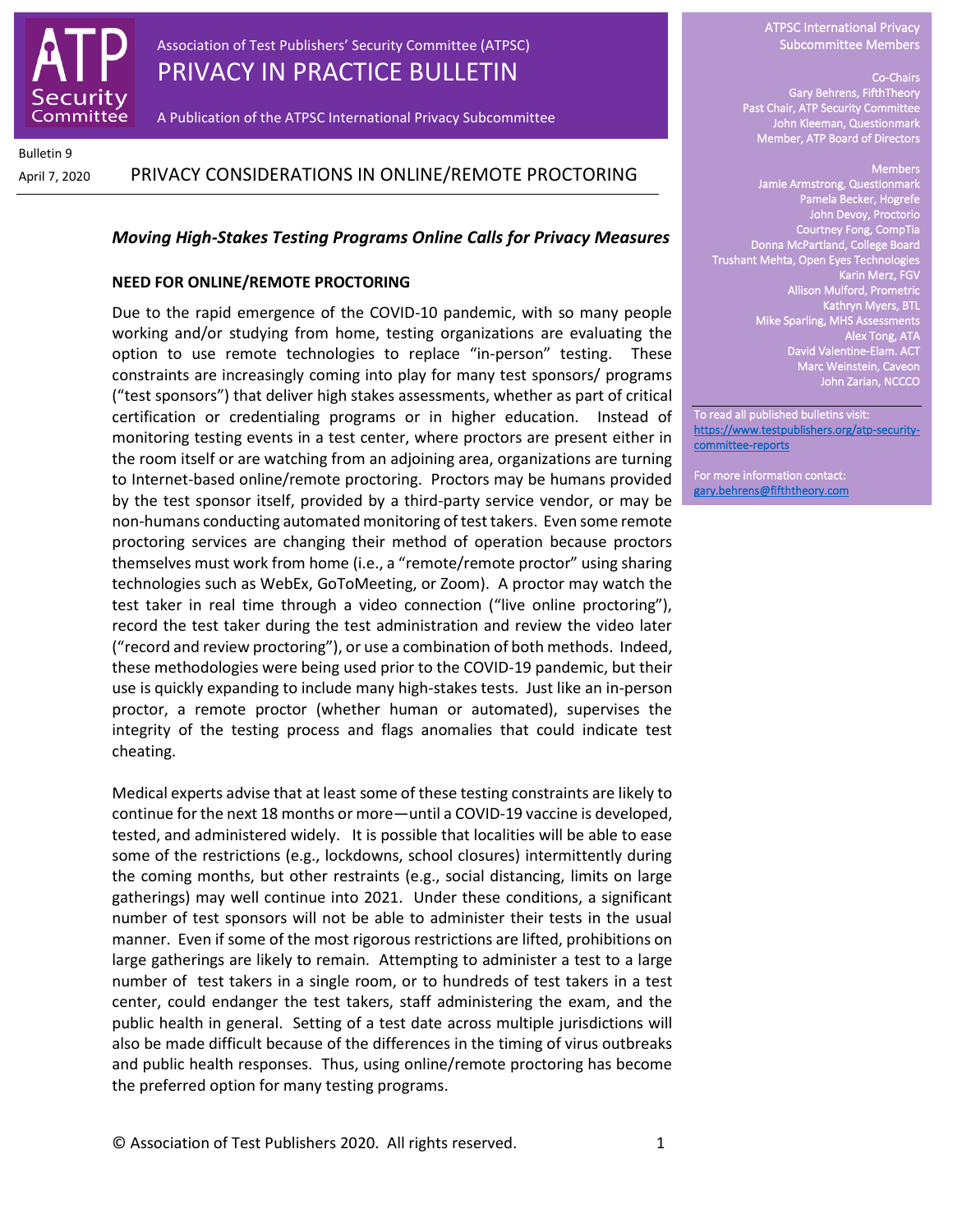### **PRIVACY CONSIDERATIONS**

Because of unique circumstances surrounding online/remote proctoring, it is necessary for a test sponsor or other testing organization (as the "controller" that makes decisions about what personal information to collect and how to use it) to address a number of related privacy considerations.<sup>1</sup> Depending on the jurisdiction(s) in which your program operates, there may be additional requirements imposed by law. This Bulletin is largely based on privacy considerations found in the General Data Protection Regulation (EU), the Personal Information Protection and Electronic Documents Act (Canada), the Family Educational Rights and Privacy Act (US federal law), and the California Consumer Privacy Act (US state law). As such, while there may be some differences between jurisdictions, if your testing program is international in scope, you should try to reconcile your privacy decisions as much as possible with the following eight considerations.

### **A. Purpose for Collecting Personal Information**

As a general rule, almost all privacy laws/regulations require that the test sponsor/controller provide a test taker with an explanation of the types of personal information collected and the purpose(s) for which it is used. Thus, in order to ensure that online/remote proctoring is being conducted in accordance with applicable laws and/or regulation, the controller, as well as its processor(s), and any sub-processor(s), need to document all personal data collected and processed during the proctoring process.

It is equally important to remember that the concept of data minimization should be applied to the greatest extent possible; that is, personal information that is not absolutely required for online/remote proctoring should not be collected. Therefore, you should evaluate what personal information is truly needed for the functioning, integrity, or security of your assessment process. As discussed in Bulletin 8, "Privacy By Design and By Default – Demystified" (January 2020), controllers and processors also should follow the principles of privacy by design and privacy by default so that only personal information which are necessary for a specific purpose related to proctoring are processed.

Equally critical, there are rules about personal information that is considered "special" or "sensitive" under the laws or regulations of jurisdictions in which the tests are delivered – and this often includes biometric data if used to uniquely identify test takers. Accordingly, if your online/remote proctoring includes the collection and processing of biometric data to identify individuals or indicates behavioral patterns of the test taker, you will likely be required to treat such data

 $1$  For the sake of brevity, terms previously defined in earlier Bulletins will not be repeated here.

<sup>©</sup> Association of Test Publishers 2020. All rights reserved. 2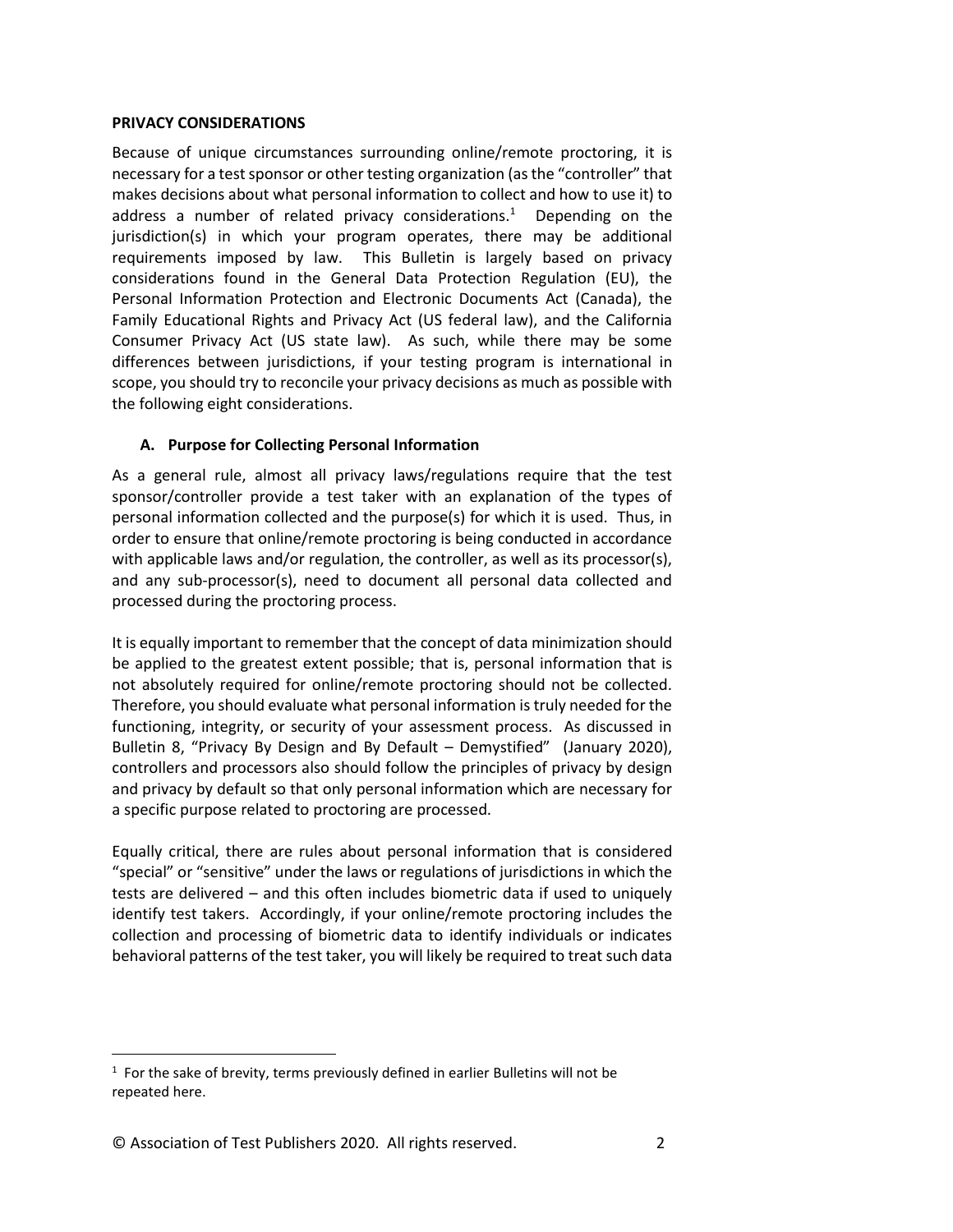with special protections.<sup>2</sup> Finally, personal information that is processed during proctoring may not be used for non-assessment purposes without such use being disclosed to test takers.

# **B. Communications with Test Takers**

As stated above, the test sponsor/controller need to communicate with the test taker to provide all of the required information about its decisions regarding the collection and use of the test taker's personal information.

In advance of taking the test, the controller must provide the test taker with clear and easy to understand notice of the types of personal data being collected as part of the proctoring process, how it will be used, how long it will be retained, the geographical area(s) in which it is processed and/or stored, how it will be safeguarded, and to whom it is disclosed/shared (*see* Section D) and why. Often times, this communication is made through the organization's Privacy Policy. The controller also needs to give clear instructions on how to contact the controller to raise questions, issues, or concerns.

The controller must have a privacy policy that the test taker can review and a process for the test taker to know what personal information has been collected, as well as a process for how the test taker can request a copy of his/her personal information and/or correction or deletion of his/her personal information. Finally, the controller needs to explain when the test taker's requests may be denied (e.g., if information needs to be retained for legitimate test security reasons).

# **C. Data Retention and Deletion**

A controller needs to establish a retention policy for how long the test taker's personal information may be retained. The retention period for some types of data (e.g., copies of government identity documents) may vary from that used for less sensitive data. Similarly, the length of retention of sensitive personal information (e.g., biometrics) may need to be considered separately (see Section G, discussing Video Surveillance). Detailed proctoring information on test takers where no irregularities are involved should be retained for only a short period.

After the retention period, the controller (directly or via a processor) should destroy personal information promptly. Technical measures (see Section F) should be used to ensure that the deletion is irrevocable. Any delay in destroying the data should be reported to affected individuals within 30 days of discovery. If a controller terminates a contract with a processor, the controller should direct the processor/service provider to return or delete all the personal information it holds.

<sup>2</sup> The EDPB Guidelines (*see, infra.,* Section G) on the use of video surveillance advise that video data is not necessarily special categories of data so long as that it is not used to determine special categories of data or to identify people.

<sup>©</sup> Association of Test Publishers 2020. All rights reserved. 3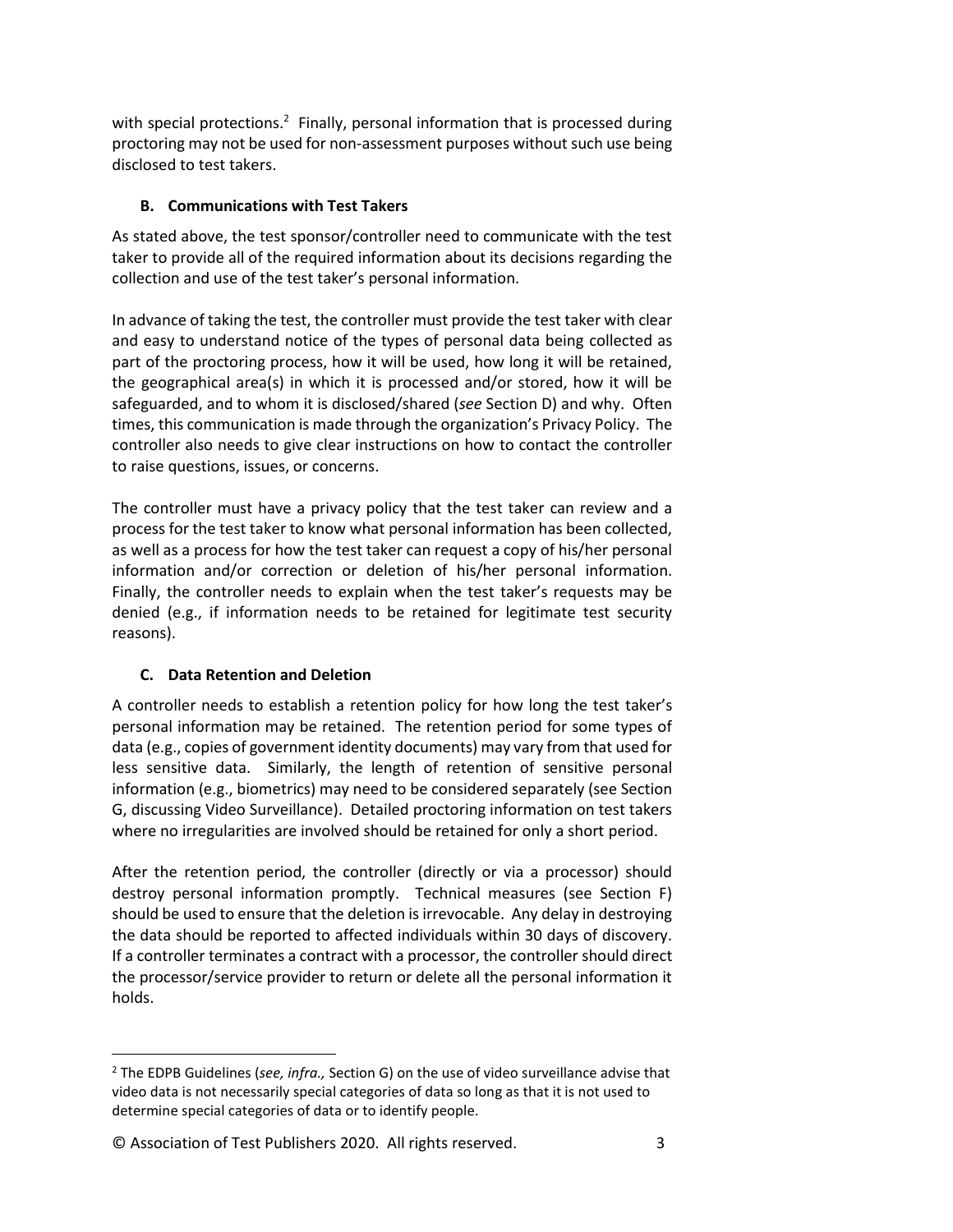### **D. Sharing Personal Information**

A major issue under various privacy laws and regulations is how the personal information of test takers is shared by the controller between it and its service providers/vendors and ultimately to third parties (e.g., employers, certification bodies). Generally, the controller needs to ensure that all its service providers/processors are operating under a contract that ensures that any test taker personal information that is collected or shared is ONLY used for the purposes of fulfilling the contract with the controller. In other words, if an online/remote proctoring service provider collects or receives personal information of a test taker, it must be sure not to use it outside of the contract with the controller for its own purposes, especially for any marketing or promotional purposes. In other circumstances, when the test taker contracts for testing services, it should be made clear that "processing of your personal information is necessary for the performance of this contract."

The controller also needs to document the geographical locations in which it stores personal data, including through the use of cloud services, and ensure that any personal information that is exchanged across territorial boundaries is done in a way that complies with applicable privacy laws/ regulations.

### **E**. **Automatic Decision-making and Artificial Intelligence (AI)**

Where the proctoring services use or are dependent upon automated decision making (e.g., machine learning, algorithms, AI), that fact must be communicated to the test taker, along with information about how the automated decisionmaking is used (e.g., reasonable explanation of how the automated decisionmaking occurs).

Where any decision is made as a result of using automated means (e.g., a decision to flag a test taker for possible cheating or a decision to stop the test due to possible cheating), the controller (directly or via the processor) should ensure that the algorithm used is subject to thorough and ongoing evaluation for fairness and quality.

The controller, or any processor involved in the use of automatic decision-making, should take appropriate steps to minimize the risk of errors and to prevent bias and discrimination. Enabling the test taker to appeal to a human reviewer as to whether an automatically made decision was fair and appropriate needs be in place.

### **F. Technical and Organizational Measures**

Controllers and processors need to take appropriate technological and organizational measures to protect test takers' personal information from destruction, loss, and alteration as well as from unauthorized disclosure, access, or processing.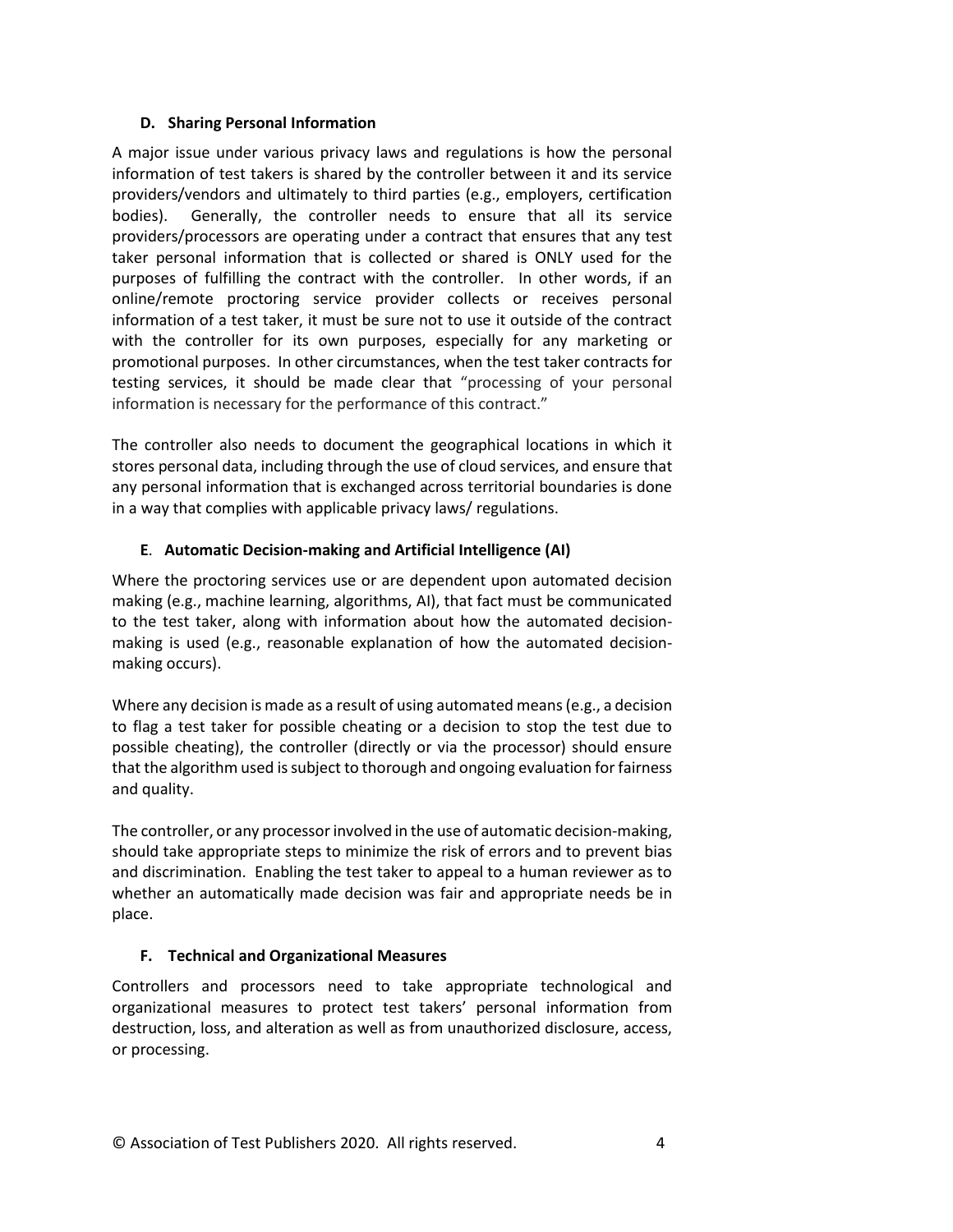As discussed in Bulletin #7, "Security Standards and the Assessment Industry" (January 2020), such measures should be aligned with ISO 27001 and ISO 27701, and/or with SOC 2. Some controllers and processors may wish to obtain a thirdparty certification against those standards, as well as to regularly evaluate their information security measures.

These measures are likely to include a decision by the controller and/or processor to encrypt all test taker personal information in its possession both at rest or when transmitted, using strong encryption techniques (or otherwise securely protecting data in transit to avoid interception).

Access within a testing organization to personal information should be limited to those with a need to know, which is usually limited to a very small number of people. Ensuring physical security in an organization's own facility also may be a consideration.

Finally, it also may be practical to store personal information collected during the registration and used in the proctoring process to be held in a pseudonymous format (e.g., associated with an ID), rather than directly with assessment participant name. While pseudonymous data in some instances is still considered personal information, it does provide additional security in protecting against easy access to it.

### **G. Use of Video Surveillance**

All forms of online/remote proctoring use video surveillance (e.g., standard computer webcams or additional video mechanisms). Remote proctoring with use of video helps ensure that the right person is taking the test without help and that the test is taken without unfair aids. In some cases, video is used to allow the proctor to monitor the test taker in real time with or without recording; in other cases, recording is used to permit review at a later time. The other considerations in this document apply to video personal information in the same way as to other kinds of personal information.

Most testing organizations (the controller and its proctoring service provider) will generally articulate a "legitimate interest" to justify use of video in this context (i.e., the reason for video surveillance is to protect the rights of ALL test takers in obtaining a fair and accurate score, as well as to discourage and reduce cheating, and to protect their interest in the test materials). In an online/remote proctoring environment, the controller should document its interests and explain why these are not overridden by any privacy interests of the test takers being taped  $-$  it is not sufficient just to say the organization's interests are legitimate without documenting a proper justification. This should be in the form of a written legitimate interest assessment ("LIA") which addresses the purpose of recording and reviewing video, together with the necessity to use video as opposed to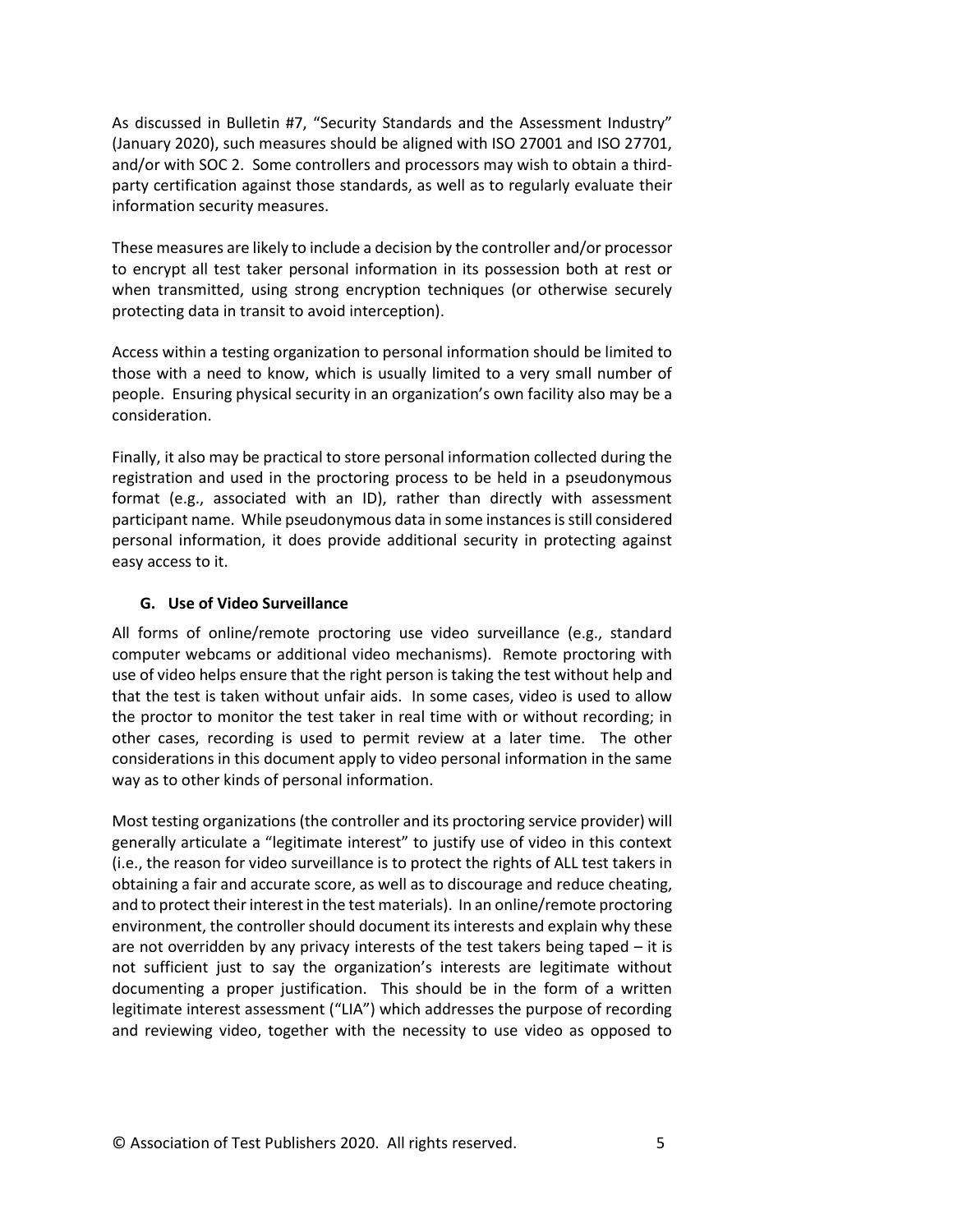alternative ways of achieving the same purpose and any measures that may be taken to limit the extent and intrusiveness of the processing.<sup>3</sup>

The LIA requires a testing organization to balance the interests of the test taker who would be under surveillance against the organization's identified legitimate interests, considering factors like the nature of the personal information involved, the reasonable privacy expectations of the test taker, and the likely impact of the video surveillance on an individual test taker.<sup>4</sup> If an organization decides it has legitimate interests that permit the use of video surveillance, all of the findings and the conclusion should be set forth clearly in the LIA; every testing organization needs to retain this document as part of its recordkeeping under applicable privacy laws and regulations.

A related issue is the retention of video used in online/remote proctoring. Since the period of finalizing scores and dealing with scoring challenges can often take months, the controller and its proctoring service provider are likely to need to retain video until that period expires. In the event that review of a video identifies test irregularities involving specific test takers, then further retention may be justified until such time as those issues are resolved.

Accordingly, a 72-hour retention period (e.g., under GDPR and CCPA), is usually not long enough to permit reliance on the video for the legitimate purposes (as articulated in the LIA). If it is not possible for a testing organization to define a retention period that works for all use cases, then the criteria used to determine that period should be determined and recorded in the LIA. In practice video footage should be securely deleted within the shortest period of time that is reasonably practical in the circumstances.

### **H. Proctor Training and Process Review**

The controller needs to execute a written, signed agreement covering data privacy with each processor and sub-processor involved in the use of online/remote proctoring. The controller should also require that the proctoring service provider have a signed written agreement covering data privacy

 $3$  A testing organization that is considering online/remote proctoring for the first time may use a Data Protection Impact Analysis (DPIA) that is performed where processing of personal information is likely to result in a high risk to a test taker's rights and freedoms. The end goal may be the same as with "in-person" proctoring  $-$  to ensure the fairness, security and defensibility of the test or program – but getting there is different. Some organizations may wish to complete a "mini-DPIA" to make a threshold determination of the risk and requirement for a full DPIA. If the outcome of the mini-DPIA is that there is no high risk to the test taker, then a full DPIA should not be necessary.

<sup>4</sup> The European Data Protection Board released final guidelines on the processing of personal information through video devices, which can be accessed [here.](https://edpb.europa.eu/our-work-tools/our-documents/guidelines/guidelines-32019-processing-personal-data-through-video_en) Although these guidelines do not specifically address online/remote proctoring – and they are not strictly legally binding – the guidelines provide insight into the considerations discussed in this Bulletin. The guidelines also underscore the importance of carefully considering the above and other factors when using online/remote proctoring and working with a vendor that understand the issues.